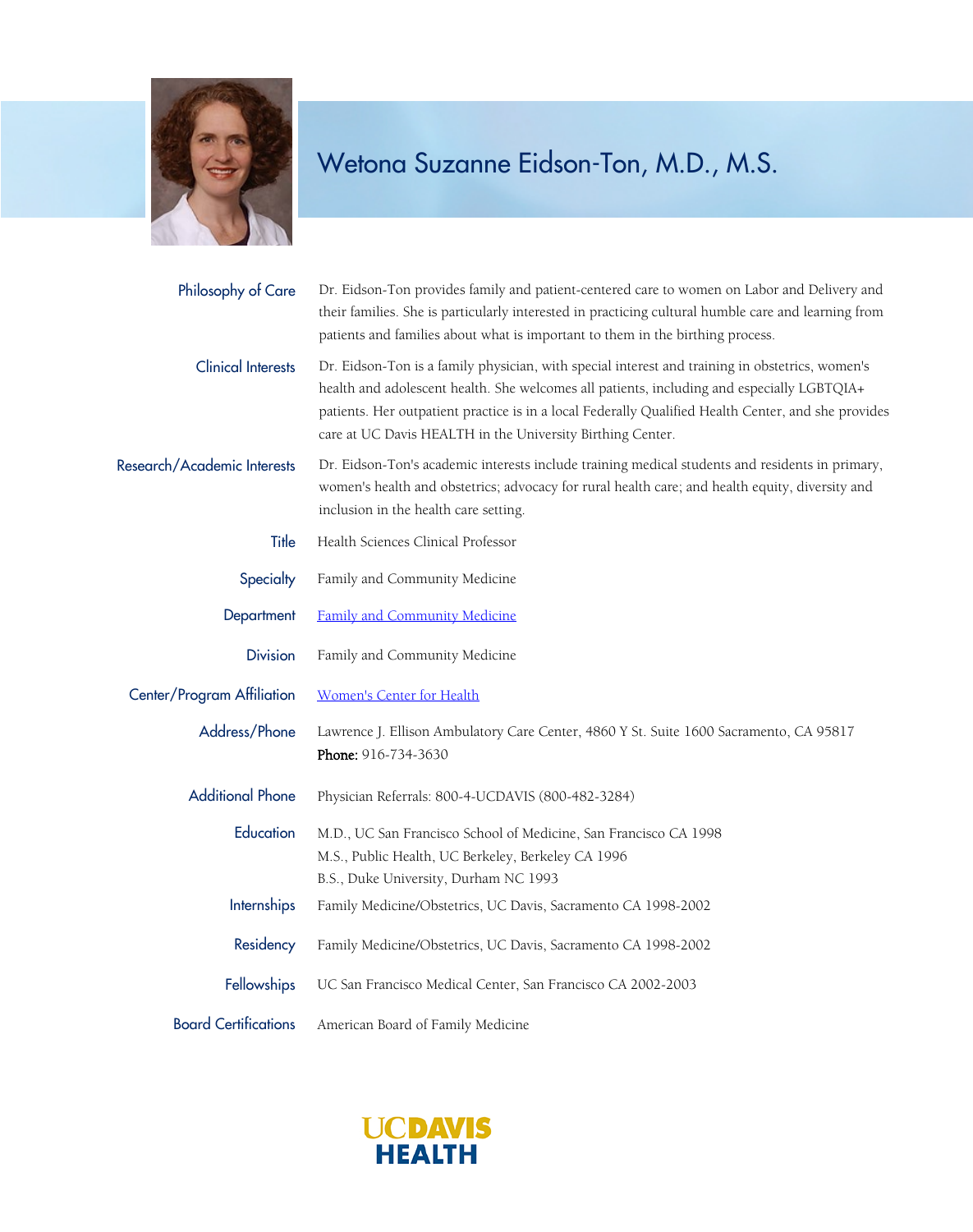

| <b>Professional Memberships</b>   | American Academy of Family Physicians<br>American College of Obstetricians and Gynecologists (ACOG)<br>American College of Women's Health Physicians                                                                                                                                                                                                                                                             |
|-----------------------------------|------------------------------------------------------------------------------------------------------------------------------------------------------------------------------------------------------------------------------------------------------------------------------------------------------------------------------------------------------------------------------------------------------------------|
| <b>Honors and Awards</b>          | Academic Federation Award for Excellence in Graduate Teaching and Mentoring, University of<br>California, Davis, 2019<br>Family Medicine Residency Achievement Award for ALSO (Advanced Life Support in Obstetrics)<br>Course Leadership, University of California, Davis Family Medicine Residency Network, 2017<br>Chancellors Achievement Award for Diversity and Community, University of California, Davis, |
|                                   | 2014<br>Alpha Omega Alpha Medical Honor Society, elected by UC Davis chapter as a Faculty Inductee,<br>2013                                                                                                                                                                                                                                                                                                      |
|                                   | Deans Team Award for Excellence in Education as Director for Rural PRIME, one of the<br>Underserved Community Leadership Pathway programs, University of California, Davis, School of<br>Medicine, 2012, 2013                                                                                                                                                                                                    |
|                                   | Deans Team Award for Excellence in Community Engagement as a faculty advisor to the Flu<br>Crew, University of California, Davis, School of Medicine, 2012, 2013                                                                                                                                                                                                                                                 |
|                                   | Deans Team Award for Excellence in Community Engagement as a member of the Task Force for<br>Inclusion of Sexual Orientation and Gender Identity in the Electronic Health Record, University of<br>California, Davis, School of Medicine, 2012, 2013                                                                                                                                                             |
|                                   | Alumnus of the Year Award, UC Davis Department of Family and Community Medicine Residency,<br>2012                                                                                                                                                                                                                                                                                                               |
|                                   | Deans Team Award for Excellence in Education as a member of the UCD SOM Cultural<br>Competency Committee, University of California, Davis, School of Medicine 2009, 2010<br>First Place Award, Best Oral Presentation" -- Annual Joint National Meeting of the Council on<br>Residency Education in OB/GYN and the Association of Professors in Gynecology and Obstetrics,<br>2009                               |
|                                   | Phi Beta Kappa National Honor Society, 1993<br>Golden Key National Honor Society, 1992<br>Phi Eta Sigma Freshman Honor Society, 1990                                                                                                                                                                                                                                                                             |
| <b>Select Recent Publications</b> | Eidson-Ton WS. Family Medicine 30: 27-year-old woman- labor and delivery. ACQUIFER Family<br>Medicine: a case-based virtual course. Lebanon, NH: Institute for Innovative Technology in<br>Medical Education. 2018. Available from: https://www.aquifer.org/courses/aquifer-family-<br>medicine/                                                                                                                 |

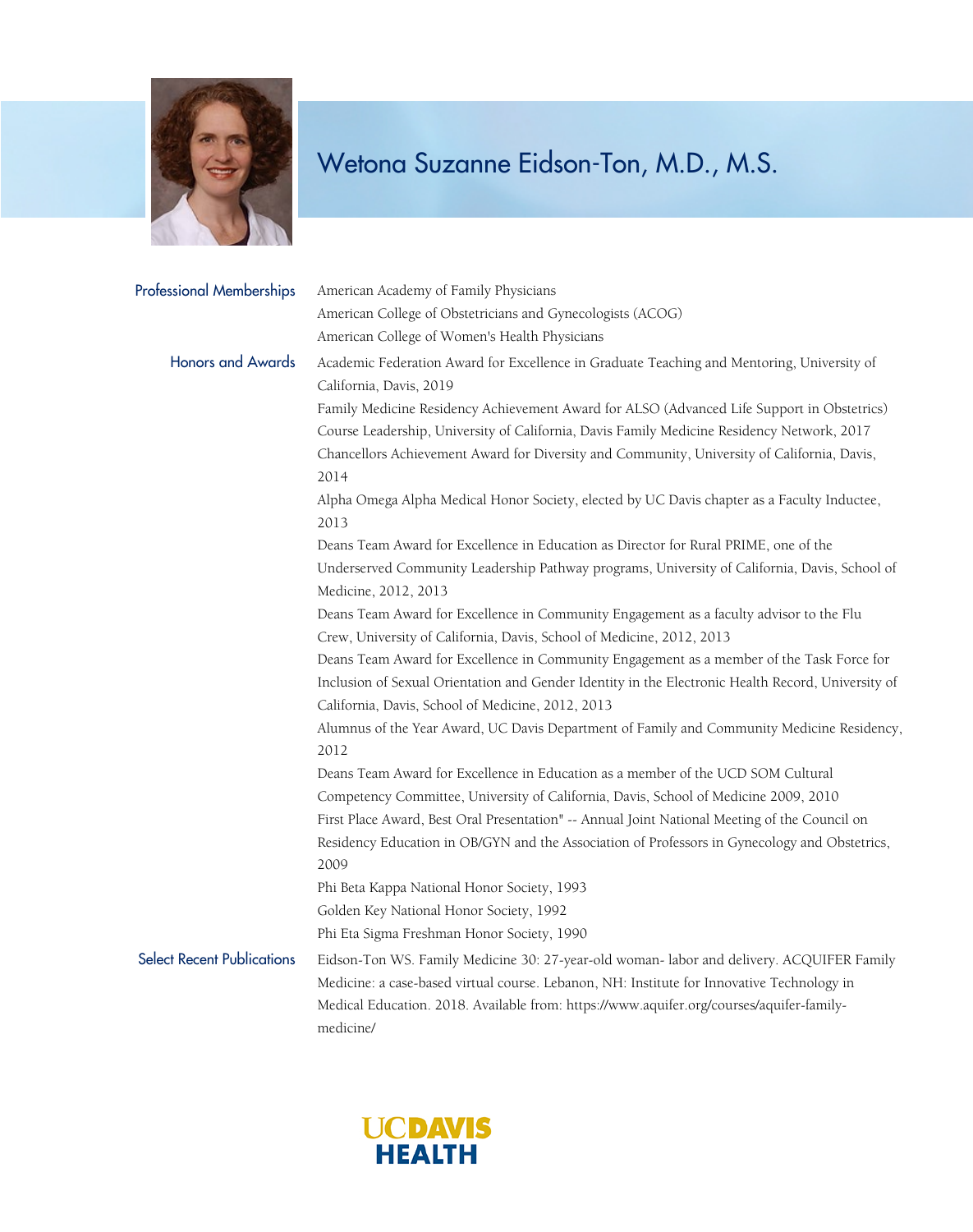

Magee S, Eidson-Ton WS, Leeman L, et al. Family medicine maternity care call to action: moving toward national standards for training and competency assessment. Family Medicine. 2017;49(3): 210-17.

Eidson-Ton WS, Rainwater J, Hilty D, Henderson S, Hancock C, Nation CL, Nesbitt T. Training medical students for rural, underserved areas: a rural medical education program in California. JHCPU. 2016;27:1672-1686.

Eidson-Ton, W. Suzanne. Health Care of the Adolescent. In Paulman P, Taylor RB, Paulman A, Nasir L (Eds.). Family Medicine: Principles and Practice, 7th Edition. Springer: New York, 2016.

Ton H, Eidson-Ton WS, Iosif AM, Sitkin N, Henderson S, Callahan EJ. Using a Retreat to Develop a 4-Year Sexual Orientation and Gender identity Curriculum. Acad Psychiatry. 2016 Jan 12.

Callahan EJ, Sitkin N, Ton H, Eidson-Ton WS, Weckstein J, Latimore D. Introducing sexual orientation and gender identity into the electronic health record: one academic health center's experience. Academic Medicine. 2015 February;90(2):154-160.

Eidson-Ton WS, Ton H, Solis B, and Joad J. "Cultural Considerations and Competence in Pediatrics," in Berkowitz C (ed.): Berkowitz's Pediatrics: A Primary Care Approach, 5th Edition. American Academy of Pediatrics. 2015.

Ton H, Henderson S, Eidson-Ton WS. "How to Teach Creatively," in Roberts LW(ed): Achievement and Fulfillment in Academic Medicine: a Comprehensive Guide. New York, NY: Springer Science+Business Media, LCC. 2013.

Eidson-Ton WS, Nuovo J, Solis B, Ewing K, Diaz H, Smith LH. An enhanced obstetrics track for a family practice residency program: results from the first 6 years. *J Am Board Fam Pract*. 2005 May-